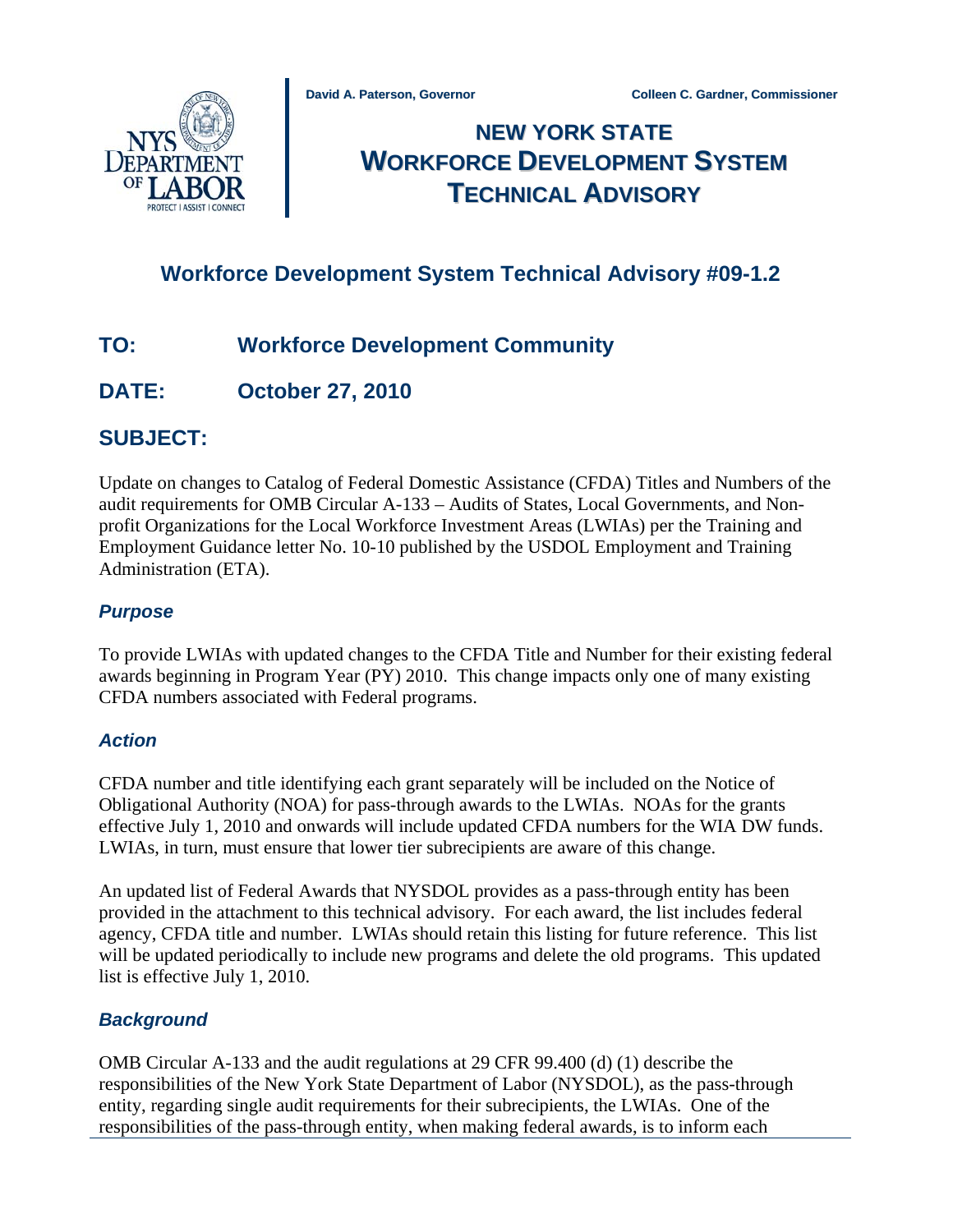subrecipient (LWIA) of the name of the federal agency, CFDA title and number so that the subrecipient can properly prepare the Schedule of Expenditure of Federal Award (SEFA) for their audits. This schedule should list the amounts of federal funds "expended" by the organization during the fiscal year individually by the CFDA numbers. To prepare the SEFA, list the individual federal programs by federal agency. For federal programs included in a cluster of programs (WIA), list individual federal programs within a cluster of programs.

A cluster of programs is a grouping of closely related programs that have similar compliance requirements. Although the programs within a cluster are administered as separate programs with different CFDA numbers, a cluster of programs is treated as a single program for the purpose of meeting the audit requirements of OMB Circular A-133, Section 105. The WIA Adult program, WIA Youth program and WIA Dislocated Worker program are parts of the WIA cluster. Consistent with OMB Circular A-133 Section 400(d) (1) and Section 400(d)(2), a state shall identify the federal awards included in the cluster and advise the subrecipients of compliance requirements applicable to the cluster.

To provide better transparency and accountability for federal funds, ETA has split the CFDA number associated with WIA Dislocated Worker funds (CFDA number 17.260) into four new CFDA numbers. The new CFDA numbers apply for PY 2010 and subsequent program years. This change impacts only one of many existing CFDA numbers associated with federal programs.

#### **Change to CFDA number 17.260 Dislocated Worker**

CFDA number 17.260 WIA Dislocated Worker (DW) will no longer be used on new grants associated with the WIA DW appropriation. For all such grants issued from the WIA DW appropriation after June 30, 2010, the following numbers will be used:

17.277 WIA National Emergency Grants for Dislocated Worker activities;

17.278 WIA Dislocated Worker Formula Grants;

17.280 WIA Dislocated Worker National Reserve Demonstration Grants; and

17.281 WIA Dislocated Worker National Reserve Technical Assistance and Training Grant.

Grants awarded prior to July 1, 2010 will continue to use CFDA number 17.260 during the life of their funds; therefore, no modifications of existing grants will be necessary.

### *Inquiries*

**Please direct all inquiries regarding this technical advisory to:** 

**Rocco Tenenini – Rocco.Tenenini@labor.ny.gov** 

### *Attachments*

### **[Schedule of CFDA Numbers](#page-2-0)**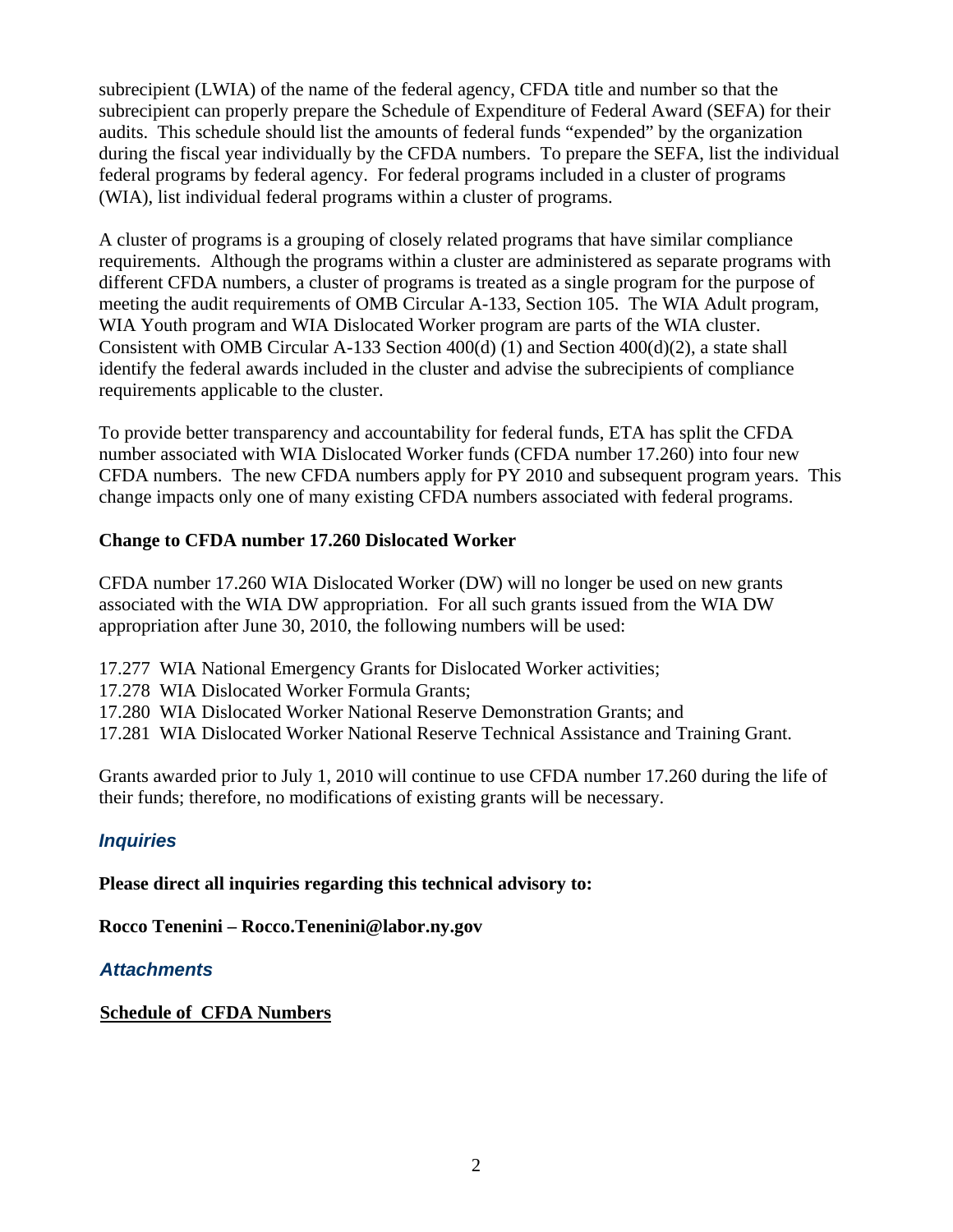<span id="page-2-0"></span>

| <b>SCHEDULE OF CFDA NUMBERS</b> |                                                              |                              |  |
|---------------------------------|--------------------------------------------------------------|------------------------------|--|
| <b>Federal</b><br>Agency        | <b>CFDA Title</b>                                            | <b>CFDA</b><br><b>Number</b> |  |
|                                 | <b>Trade Adjustment Assistance Workers</b>                   | 17.245                       |  |
|                                 | <b>WIA Adult Program</b>                                     | 17.258                       |  |
|                                 | <b>WIA Youth Activities</b>                                  | 17.259                       |  |
|                                 | <b>WIA Dislocated Workers</b>                                | 17.260                       |  |
|                                 | <b>WIA Local Administration</b>                              | 17.258<br>17.259<br>17.260   |  |
|                                 | <b>WIA Statewide Activities Supplemental</b><br>Funds        | 17.258<br>17.259<br>17.260   |  |
|                                 | <b>WIA Statewide Activities Incentive Grant</b>              | 17.258<br>17.259<br>17.260   |  |
|                                 | <b>WIA Statewide Activities Gas Card</b><br>Initiative       | 17.258<br>17.259<br>17.260   |  |
| <b>ABOR</b>                     | <b>WIA Statewide Activities Transportation</b><br>Assistance | 17.258<br>17.259<br>17.260   |  |
|                                 | <b>WIA Statewide Activities Technology</b><br>Purchase       | 17.258<br>17.259<br>17.260   |  |
|                                 | WIA Statewide Activities Funds - E-<br>Learning              | 17.258<br>17.259<br>17.260   |  |
|                                 | WIA Statewide Activities Funds - ITA Pilot                   | 17.258<br>17.259<br>17.260   |  |
|                                 | <b>WIA Statewide Rapid Response</b><br>Supplemental Funds    | 17.260                       |  |
|                                 | Rapid Response Discretionary Dislocated<br>Worker            | 17.260                       |  |
|                                 | Statewide Rapid Response - TAA Staff<br>services             | 17.260                       |  |